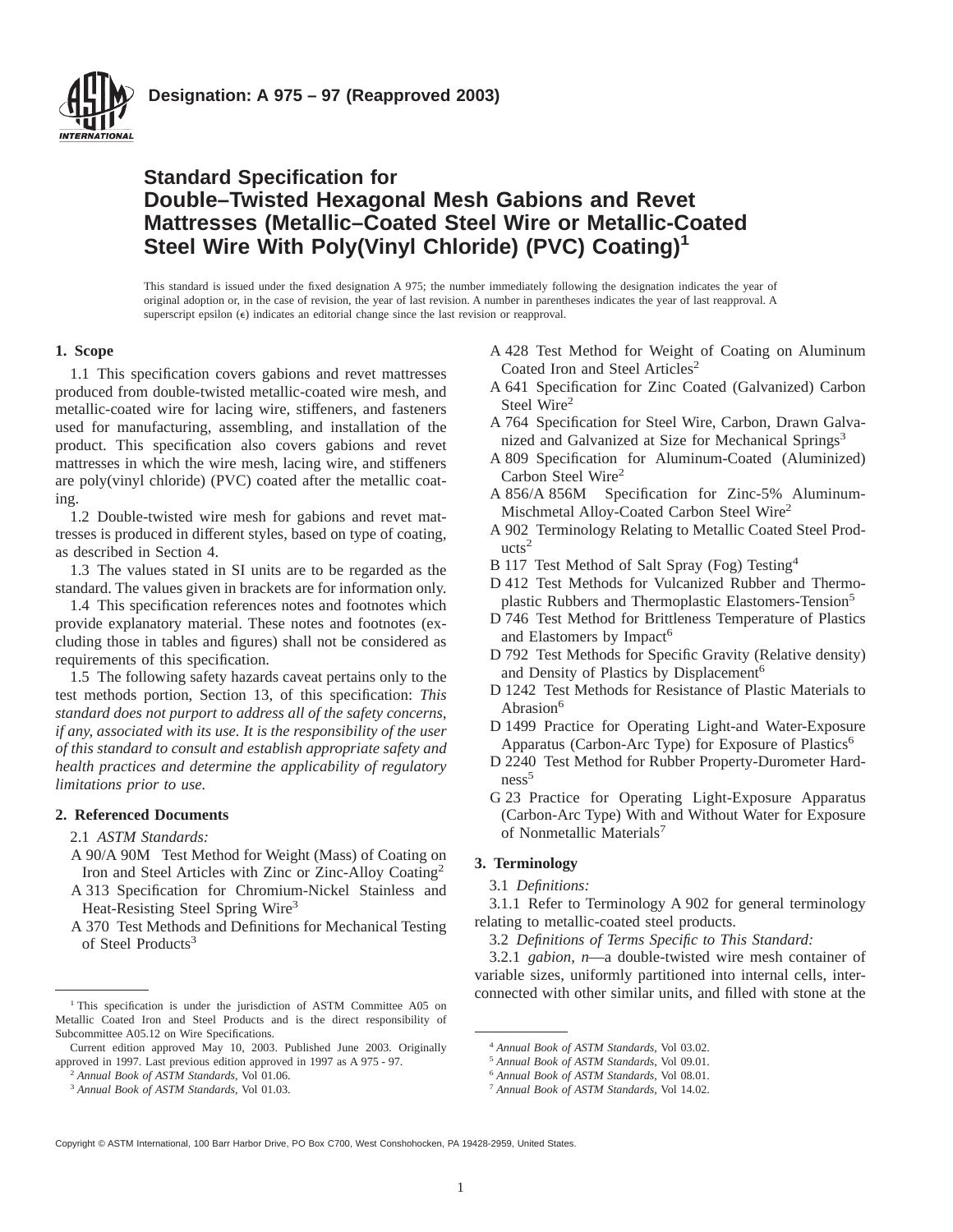project site to form flexible, permeable, monolithic structures such as retaining walls, sea wall, channel linings, revetments, and weirs for erosion control projects (see Fig. 1 and Fig. 2).

3.2.2 *revet mattress*, *n*—a double-twisted wire mesh container uniformly partitioned into internal cells with relatively small height in relation to other dimensions, having smaller mesh openings than the mesh used for gabions; revet mattresses are generally used for riverbank protection and channel linings (see Fig. 3).

3.2.3 *double-twisted wire mesh*, *n*—a nonraveling mesh made by twisting continuous pairs of wires through three one-half turns (commonly called double-twisted) to form hexagonal-shaped openings which are then interconnected to adjacent wires to form hexagonal openings.

3.2.4 *selvedge wire*, *n*—a terminal wire used to edge the wire mesh perpendicular to the double twist by mechanically wrapping the mesh wires around it at least 2.5 times or by inserting it throughout the twists and folding one mesh length.

3.2.5 *edge wire*, *n*—a terminal wire used to edge the wire mesh parallel to the double twist by continuously weaving it into the wire mesh.

3.2.6 *lacing wire*, *n*—*for gabions and revet mattresses*, a metallic-coated steel wire or metallic-coated steel wire with PVC coating used to assemble and interconnect empty units, to close and secure stone-filled units, and for internal stiffeners.

3.2.7 *fastener*, *n*—an alternate method to lacing wire used for binding operations for gabions and revet mattresses.

3.2.8 *stiffener*, *n*—*for gabions*, a length of metallic-coated steel wire or metallic-coated steel wire with PVC coating used for support of facing by connecting the front panel to the back panel of a gabion (stiffener formed at the project site using wire having the same diameter as for the lacing wire (see Table 1) or across the corners of a gabion cell (preformed stiffener having a diameter as specified in Table 1).

3.3 *Abbreviations: Abbreviations:*

3.3.1 *PVC*—poly(vinyl chloride).

3.3.2 *Zn-5A1-MM*—zinc-5 % aluminum-mischmetal alloy.



# **4. Classification**

4.1 Double-twisted wire gabions and revet mattresses are classified according to coating, as follows:

4.1.1 *Style 1*, consists of double-twisted wire mesh made from wire which is zinc coated before being double-twisted into mesh. Fasteners, lacing wire, and stiffeners are produced from zinc-coated wire.

4.1.2 *Style 2*, consists of double-twisted wire mesh made from wire which is coated with Zn-5A1-MM before being double-twisted into mesh. Fasteners, lacing wire, and stiffeners are also produced from Zn-5A1-MM coated wire.

4.1.3 *Style 3*, consists of double-twisted mesh, lacing wire, and stiffeners as Style 1 and overcoated with PVC. Fasteners shall be of stainless steel wire.

4.1.4 *Style 4*, consists of double-twisted mesh made from wire which is aluminum-coated before being double-twisted into mesh. Fasteners, lacing wire, and stiffeners are also produced from aluminum-coated wire.

## **5. Ordering Information**

5.1 Orders for material to this specification shall include the following information:

5.1.1 Quantity (number of units) as shown on plan,

5.1.2 Product type (gabions or revet mattresses),

5.1.3 Size (length by width by height),

5.1.4 Style of coating (Section 4), including the specific style to be furnished, or all acceptable styles,

5.1.5 ASTM designation and year of issue,

5.1.6 Any special requirements (see 8.2.5), and

5.1.7 Certification, if required (see Section 15).

NOTE 1—A typical ordering description is as follows: 100 gabions, 2 by 1 by 1 m or [6 by 3 by 3 ft], 100 revet mattresses 4 by 2 by 0.23 m or [12 by 6 by 0.75 ft] and 100 lids 4 by 2 m or [12 by 6 ft] as shown on plans; Style 1, 2, 3, or 4 with required fasteners or lacing wire and stiffeners; conforming to ASTM A-975.

## **6. Material and Manufacture**

6.1 The wire used in the manufacture of double-twisted mesh for use in gabions and revet mattresses shall conform to the specifications shown in 6.1.1, 6.1.2, 6.1.3, or 6.1.4 as appropriate for the style ordered, except that the tensile strength shall conform to 7.1.

6.1.1 Style 1 double-twisted mesh shall be manufactured from zinc-coated steel wire conforming to Specification A 641, Class 3 coating, soft temper.

6.1.2 Style 2 double-twisted mesh shall be manufactured from Zn-5A1-MM-coated steel wire conforming to Specification A 856/A 856M, Class 3 coating, soft temper.

6.1.3 Style 3 double-twised mesh shall be manufactured from the same type of metallic-coated steel wire as Style 1 with an additional PVC coating extruded onto the metallic-coated steel wire. The PVC coating shall conform to the properties in 8.2.

6.1.3.1 Original or modified thermoplastic polymers along with their application methods can be permitted as a substitute for PVC coatings, as long as their performance is equivalent to **FIG. 1 Gabion** the performance requirements of the PVC coating.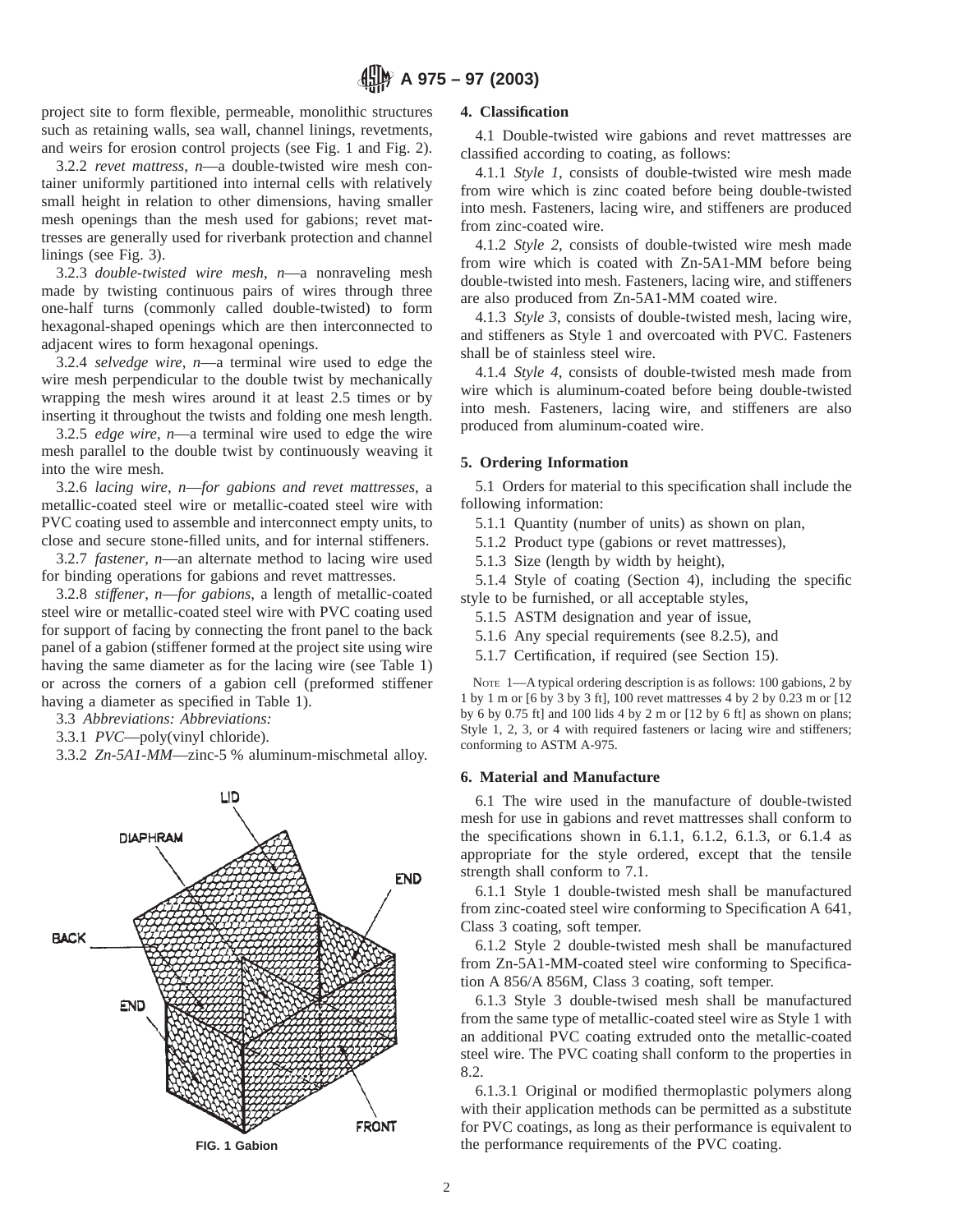

6.1.4 Style 4 double-twisted mesh shall be manufactured from aluminum-coated steel wire conforming to Specification A 809, soft temper.

6.2 Lacing wire and stiffeners shall be made of wire having the same coating material as the double-twisted wire mesh furnished on the order and conforming to Specification A 641, A 856/A 856M, or A 809, with a tensile strength in accordance with 7.1

6.3 Fasteners made from zinc-coated steel wire, zinc-5 % aluminum mischmetal alloy-coated steel wire and aluminumcoated steel wire shall conform to Specification A 764, Type A, B, or C, Class 3, with a tensile strength in accordance with 7.2. Fasteners made from stainless steel wire shall conform to Specification A 313, Type 302, with a tensile strength in accordance with 7.2.

6.4 Gabions and revet mattresses shall be manufactured with all components mechanically connected at the production facility with the exception of the mattress lid which is produced separately from the base (see Fig. 1, Fig. 2, and Fig. 3). All gabions (Fig. 1 and Fig. 2) and revet mattresses (Fig. 3) shall be supplied in the collapsed form, either folded and bundled or rolled, for shipping.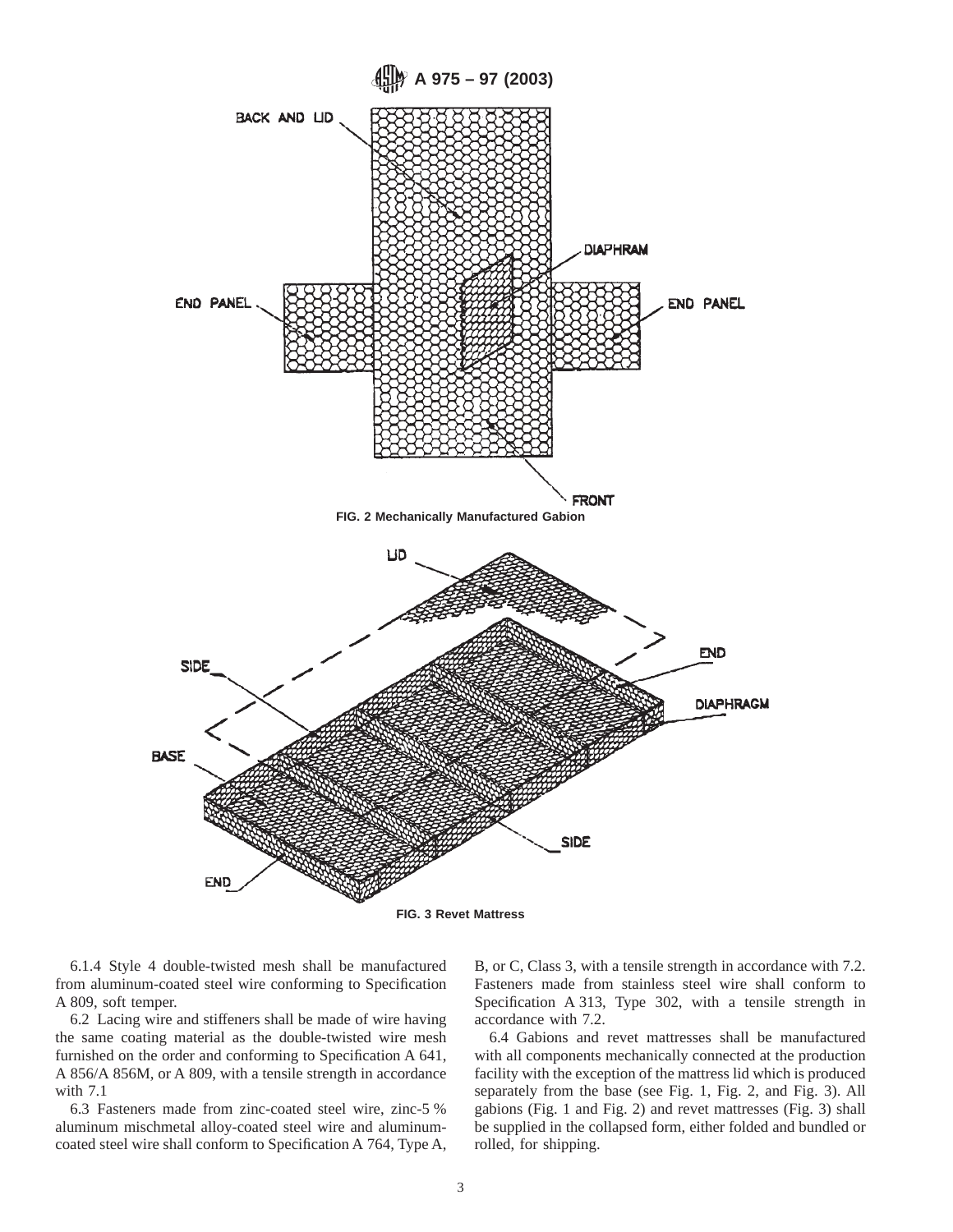# **A 975 – 97 (2003)**

**TABLE 1 Mesh Characteristics<sup>A</sup>** 

|                           | Gabion             |                           | <b>Revet Mattresses</b>  |                   |  |  |
|---------------------------|--------------------|---------------------------|--------------------------|-------------------|--|--|
| Characteristics           | Metallic<br>Coated | <b>PVC Coated</b>         | Metallic<br>Coated       | <b>PVC Coated</b> |  |  |
| Mesh Type                 |                    | 8 by 10                   |                          | 6 by 8            |  |  |
| Mesh Opening              |                    | 83 by 114 mm 83 by 114 mm | 64 by 83 mm              | 64 by 83 mm       |  |  |
|                           | [3.25 by 4.5]      | [3.25 by 4.5]             | $[2.5 \text{ by } 3.25]$ | 2.5 by 3.25       |  |  |
|                           | in.1               | in.1                      | in.1                     | in.1              |  |  |
| Mesh wire                 | $3.05$ mm          | $2.7 \text{ mm}$          | $2.2 \text{ mm}$         | $2.2 \text{ mm}$  |  |  |
|                           | $[0.120$ in.]      | $[0.106$ in.]             | $[0.087$ in.]            | $[0.087$ in.]     |  |  |
| Selvedge wire             | $3.8 \text{ mm}$   | $3.4 \text{ mm}$          | $2.7$ mm                 | $2.7$ mm          |  |  |
|                           | $[0.150$ in.]      | $[0.134$ in.]             | $[0.105$ in.]            | $[0.105$ in.]     |  |  |
| Lacing wire               | $2.2 \text{ mm}$   | $22$ mm                   | $22$ mm                  | $22$ mm           |  |  |
|                           | $[0.087$ in.]      | $[0.087$ in.]             | $[0.087$ in.]            | $[0.087$ in.]     |  |  |
| <b>Fasteners</b>          | $3.0 \text{ mm}$   | $3.0 \text{ mm}$          | $3.0 \text{ mm}$         | $3.0 \text{ mm}$  |  |  |
|                           | $[0.118$ in.]      | $[0.118$ in.]             | $[0.118$ in.]            | $[0.118$ in.]     |  |  |
| Stiffeners:               |                    |                           |                          |                   |  |  |
| Using lacing<br>wire      | $2.2 \text{ mm}$   | $22$ mm                   | $22$ mm                  | $22 \text{ mm}$   |  |  |
|                           | $[0.087$ in.]      | $[0.087$ in.]             | $[0.087$ in.]            | $[0.087$ in.]     |  |  |
| Preformed                 | $3.8$ mm           | $3.4 \text{ mm}$          | N/A                      | N/A               |  |  |
|                           | $[0.150$ in.]      | $[0.134$ in.]             |                          |                   |  |  |
| PVC coating<br>thickness: |                    |                           |                          |                   |  |  |
| Nominal                   | N/A                | $0.50$ mm                 | N/A                      | $0.50$ mm         |  |  |
|                           |                    | $[0.02$ in.]              |                          | $[0.02$ in.]      |  |  |
| Minimum                   | N/A                | $0.38$ mm                 | N/A                      | $0.38$ mm         |  |  |
|                           |                    | $[0.015$ in.]             |                          | $[0.015$ in.]     |  |  |

<sup>A</sup>All dimensions and wire diameters are minimum nominal values.

#### **7. Mechanical Properties**

7.1 *Tensile Strength*— The tensile strength of wire used for double-twisted mesh, lacing wire, and stiffener, when tested in accordance with Test Methods and Definitions A 370, shall be in accordance with the requirements of Specification A 641, A 809, and A 856/A 856M for soft temper wire.

7.2 *Fasteners*—The tensile strength of zinc-coated steel wire, zinc-5 % aluminum mischmetal alloy-coated steel wire and aluminum-coated steel wire used for fasteners shall be in accordance with the requirements of Specification A 764, Type A, B, or C, Table 2 or Table 3. The tensile strength of stainless steel wire used for fasteners shall be in accordance with the requirements of Specification A 313, Type 302, Table 2. Any fastener system shall give the number of fasteners required to comply with Table 2 in accordance with the pull-part resistance

**TABLE 2 Minimum Strength Requirements of Mesh and Connections**

| Test<br>Description                                                     | Gabions, Metallic<br>Coated |          | Gabion, PVC<br>Coated |         | <b>Revet Mattress Metallic</b><br>Coated and PVC<br>Coated |          |
|-------------------------------------------------------------------------|-----------------------------|----------|-----------------------|---------|------------------------------------------------------------|----------|
|                                                                         | kN/m                        | [Ibf/ft] | kN/m                  | [Ibf/t] | kN/m                                                       | [Ibf/ft] |
| Parallel to<br>twist                                                    | 51.1                        | [3500]   | 42.3                  | [2900]  | 33.6                                                       | [2300]   |
| Perpendicular 26.3<br>to twist                                          |                             | [1800]   | 20.4                  | [1400]  | 13.1                                                       | [900]    |
| Connection to 20.4<br>selvedges                                         |                             | [1400]   | 17.5                  | [1200]  | 10.2                                                       | [700]    |
| Panel to<br>panel<br>connection<br>using lacing<br>wire or<br>fasteners | 20.4                        | [1400]   | 17.5                  | [1200]  | 10.2                                                       | [700]    |
|                                                                         | kN                          | [lbf]    | kN                    | [lbf]   | kN                                                         | [lbf]    |
| Punch Test                                                              | 26.7                        | [6000]   | 23.6                  | [5300]  | 17.8                                                       | [4000]   |

test (see 13.1.2). The manufacturer or supplier shall state the number of fasteners required for all vertical and horizontal connections for single- and multiple-basket joinings and shall include a description of a properly installed fastener including drawings or photographs.

7.3 *Mesh and Panel to Panel Joint Strength*—The minimum strength requirements of the mesh, selvedge wire to mesh connection, panel to panel connection, and punch test, when tested in accordance with 13.1, shall be as shown in Table 2.

# **8. Physical Properties**

8.1 *Metallic Coating*— The coating weights shall conform to the requirements of Specification A 641, Class 3, for zinc coating or Specification A 856/A 856M, Class 3, for Zn-5A1-MM coating, or Specification A 809 for aluminum coating.

8.2 *PVC for Coating*— The initial properties of PVC coating material shall have a demonstrated ability to conform to the following requirements:

8.2.1 *Specific Gravity*— In the range from 1.30 to 1.35 when tested in accordance with Test Method D 792.

8.2.2 *Tensile Strength*— Not less than 20.6 MPa [2985 psi] when tested in accordance with Test Methods D 412.

8.2.3 *Modulus of Elasticity*—Not less than 18.6 MPa [2700 psi] when tested in accordance with Test Methods D 412.

8.2.4 *Hardness*—Shore" D" between 50 and 60, when tested in accordance with Test Method D 2240.

8.2.5 *Brittleness Temperature*—Not higher than −9°C [15°F], or lower temperature when specified by the purchaser, when tested in accordance with Test Method D 746 (see Note 2).

NOTE 2—The maximum brittleness temperature should be at least 8°C [15°F] below the minimum temperature at which the gabions will be filled.

8.2.6 *Resistance to Abrasion*—The percentage of the weight loss shall be less than 12 %, when tested in accordance with Test Method D 1242.

8.2.7 *Salt Spray Exposure and Ultraviolet Light Exposure*: 8.2.7.1 The PVC shall show no effect after 3000 h of salt spray exposure in accordance with Test Method B 117.

8.2.7.2 The PVC shall show no effect of exposure to ultraviolet light with test exposure of 3000 h, using apparatus Type E and  $63^{\circ}$ C [145 $^{\circ}$ F], when tested in accordance with Practice D 1499 and G 23.

8.2.7.3 *Evaluation of Coating After Salt Spray and Ultraviolet Exposure Test*—After the salt spray test and exposure to ultraviolet light as specified in 8.2.7.1 and 8.2.7.2, the PVC coating shall not show cracks nor noticeable change of color, or blisters or splits. In addition, the specific gravity, tensile strength, hardness, and resistance to abrasion shall not change more than 6 %, 25 %, 10 %, and 10 %, respectively, from their initial values.

8.2.8 The PVC coating shall not show cracks or breaks after the wires are twisted in the fabrication of the mesh.

8.3 *Salt Spray Resistance for Fastener*—After testing in accordance with 13.1.3, the fasteners, the selvedge, or mesh wire confined by the fasteners shall show no rusty spots on any part of the surface excluding the cut ends.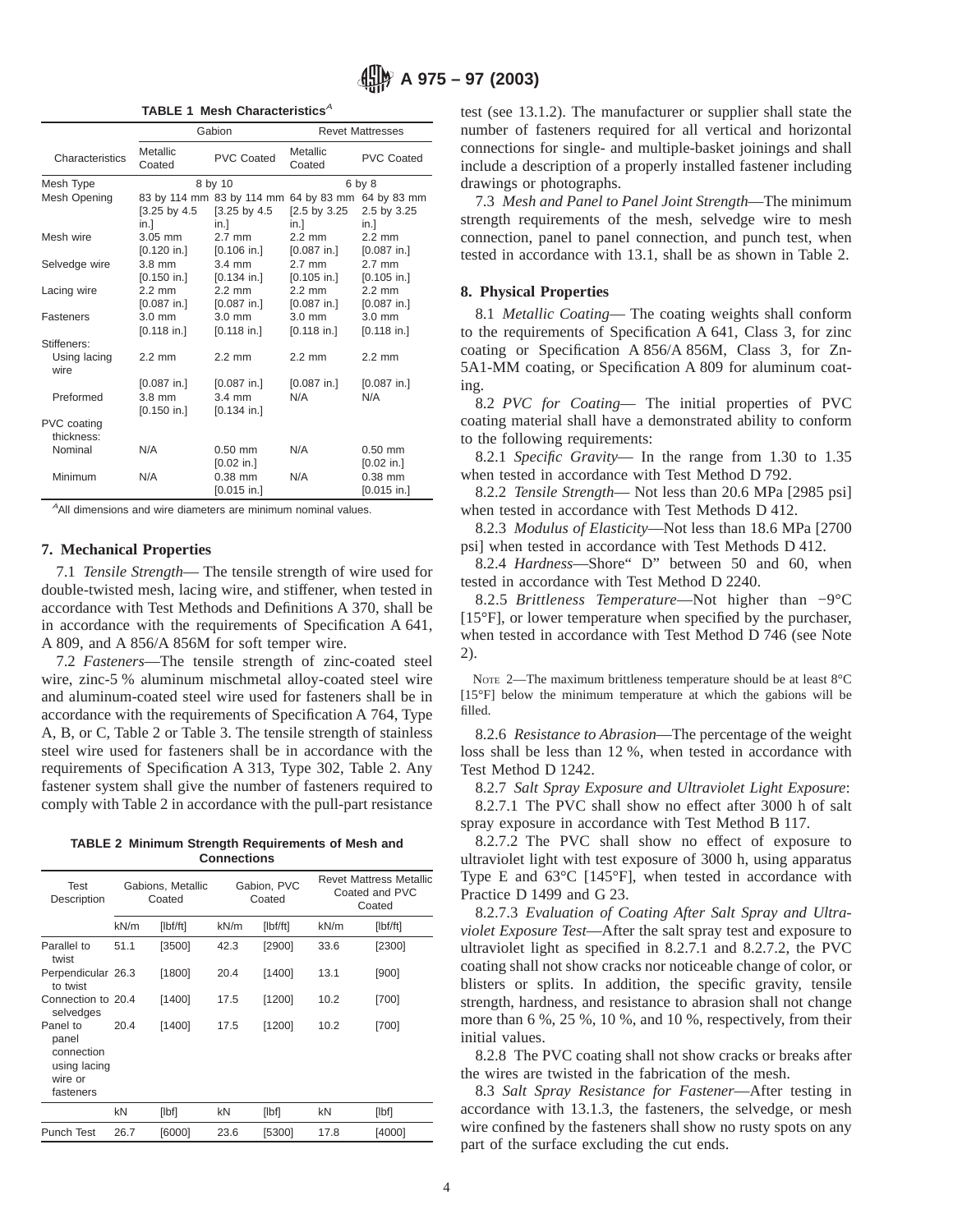# **9. Dimensions and Tolerances**

9.1 The diameter of metallic coated wire shall conform to Table 1 plus or minus the tolerances shown in Specifications A 641, A 856/A 856 M, and A 809, as applicable.

9.2 The diameter of metallic-coated wire and stainless steel wire used in the fabrication of fasteners shall conform to Table 7 plus or minus the tolerances shown in Specification A 764.

9.3 The minimum and nominal thickness of PVC coating uniformly applied in a quality workmanlike manner shall be as shown in Table 1.

9.4 Gabions shall be manufactured with an 8 by 10-mesh type having a nominal mesh opening of 83 by 114 mm [3.25 by 4.5 in.]. Dimensions are measured at right angles to the center axis of the opening ( $D = 83$  mm, see Fig. 4) and parallel to the twist along the same axis.

9.5 Revet mattresses shall be manufactured with a 6 by 8-mesh type having a nominal mesh opening of 64 by 83 mm [2.5 by 3.25 in.]. Dimensions are measured at right angles to the center axis of the opening  $(D = 64$  mm, see Fig. 4) and parallel to the twist along the same axis.

9.6 The width, height, and length of the gabion as manufactured shall not differ more than  $\pm 5$  % from the ordered size prior to filling. (Typical gabion sizes are shown in Tables 3 and 4).

9.7 The width and length of the revet mattress as manufactured shall not differ more than  $\pm 5$ %, and the height shall not differ more than  $\pm 10$  % from the ordered size prior to filling. (Typical revet mattress sizes are shown in Tables 5 and 6).

9.8 *Mesh Opening Tolerances*—Tolerances on the hexagonal, double-twisted wire mesh opening shall not exceed  $\pm 10$  % on the nominal dimension *D* values, as follows (see Fig. 4):

| Mesh Type | Nominal Dimension D Values |
|-----------|----------------------------|
| 6 by 8    | 64 mm [2.50 in.]           |
| 8 by 10   | 83 mm [3.25 in.]           |

### **10. Workmanship**

10.1 Wire of proper grade and quality, when fabricated in the manner herein required, shall result in a strong, serviceable mesh-type product having substantially uniform openings. It shall be fabricated and finished in a workmanlike manner, as determined by visual inspection, and shall conform to this specification.

## **11. Sampling**

11.1 Samples for determining the mechanical and physical properties of double-twisted wire mesh shall be in accordance with the samples, dimensions, and requirements described in Section 13.



| Length, m | Width, m | Height, m | Number of<br>Cells, each | Volume, m <sup>3</sup> |
|-----------|----------|-----------|--------------------------|------------------------|
| 2.0       | 1.0      | 1.0       | 2.0                      | 2.0                    |
| 3.0       | 1.0      | 1.0       | 3.0                      | 3.0                    |
| 4.0       | 1.0      | 1.0       | 4.0                      | 4.0                    |
| 2.0       | 1.0      | 0.5       | 2.0                      | 1.0                    |
| 3.0       | 1.0      | 0.5       | 3.0                      | 1.5                    |
| 4.0       | 1.0      | 0.5       | 4.0                      | 2.0                    |
| 2.0       | 1.0      | 0.3       | 2.0                      | 0.6                    |
| 3.0       | 1.0      | 0.3       | 3.0                      | 0.9                    |
| 4.0       | 1.0      | 0.3       | 4.0                      | 1.2                    |

**TABLE 4 Typical Gabion Sizes (Inch-Pound Units)**

| Length, ft | Width, ft | Height, ft | Number of Cells,<br>Each | Volume, yd <sup>3</sup> |
|------------|-----------|------------|--------------------------|-------------------------|
| 6.0        | 3.0       | 3.0        | 2.0                      | 2.0                     |
| 9.0        | 3.0       | 3.0        | 3.0                      | 3.0                     |
| 12.0       | 3.0       | 3.0        | 4.0                      | 4.0                     |
| 6.0        | 3.0       | 1.5        | 2.0                      | 1.0                     |
| 9.0        | 3.0       | 1.5        | 3.0                      | 1.5                     |
| 12.0       | 3.0       | 1.5        | 4.0                      | 2.0                     |
| 6.0        | 3.0       | 1.5        | 2.0                      | 0.67                    |
| 9.0        | 3.0       | 1.0        | 3.0                      | 1.0                     |
| 12.0       | 3.0       | 1.0        | 4.0                      | 1.33                    |

**TABLE 5 Typical Revet Mattress Sizes (SI Units)**

| Length, m | Width, m | Height, m | Number of Cells,<br>Each | Area, $m2$ |
|-----------|----------|-----------|--------------------------|------------|
| 3.0       | 2.0      | 0.17      | 3.0                      | 6.0        |
| 4.0       | 2.0      | 0.17      | 4.0                      | 8.0        |
| 3.0       | 2.0      | 0.23      | 3.0                      | 6.0        |
| 4.0       | 2.0      | 0.23      | 4.0                      | 8.0        |
| 3.0       | 2.0      | 0.3       | 3.0                      | 6.0        |
| 4.0       | 2.0      | 0.3       | 4.0                      | 8.0        |

**TABLE 6 Typical Revet Mattress Sizes (Inch-Pound Units)**

| Length, ft | Width. ft | Height, ft | Number of Cells.<br>Each | Area, $yd^2$ |
|------------|-----------|------------|--------------------------|--------------|
| 9.0        | 6.0       | 0.5        | 3.0                      | 6.0          |
| 12.0       | 6.0       | 0.5        | 4.0                      | 8.0          |
| 9.0        | 6.0       | 0.75       | 3.0                      | 6.0          |
| 12.0       | 6.0       | 0.75       | 4.0                      | 8.0          |
| 9.0        | 6.0       | 1.0        | 3.0                      | 6.0          |
| 12.0       | 6.0       | 1.0        | 4.0                      | 8.0          |

11.2 Samples for determining the mechanical and physical properties of coated steel wire used for mesh, lacing wire, and stiffeners shall be selected at random from wire coils used for manufacturing.

# **12. Number of Tests**

12.1 A minimum of three tests each for conformance to strength of metallic-coated steel wire mesh parallel to twist, perpendicular to twists, connection of metallic-coated steel wire mesh to selvedge, and punch test shall be performed. A retest for conformance with the aforementioned strength and connection tests shall be required when changes of the physical characteristics of the mesh products occur. For metallic-coated steel wire with PVC coating, follow the same requirements as for the metallic-coated steel wire mesh. The results of all three **FIG. 4 Wire Mesh Opening Nominal Dimension** D tests must meet the requirements of Table 2.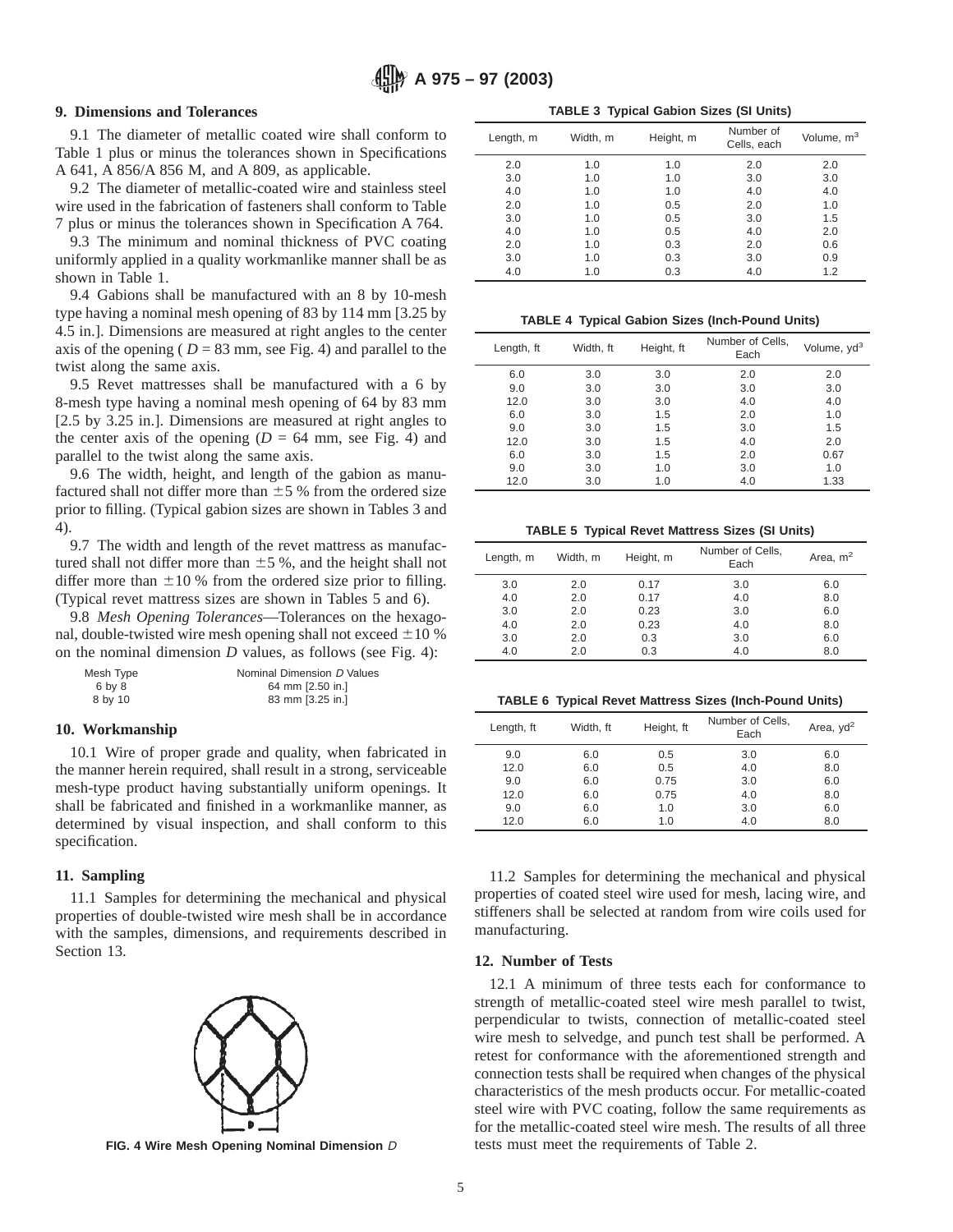12.2 The tensile strength, metallic coating weight, and PVC coating thickness of the metallic steel wire used in the fabrication of mesh, lacing wire, stiffeners, and fasteners must be certified by the steel wire producers for conformance to the requirements of Sections 6 and 7 and Table 1 for each lot shipment to the gabion manufacturer's facility.

# **13. Test Methods**

## 13.1 *Mechanical Property Tests*:

13.1.1 *Tensile Strength Test*—The wire mesh specimens shall be representative of proper field construction as to materials, mesh geometry, and workmanship, and shall be as large as practical to minimize the effect of variations. The width of a specimen shall not be less than seven repetitions of a mesh pattern, nor shall the length be less than fourteen repetitions. The tests shall be run with the load applied parallel to the axis of twist and repeated on a separate test specimen with the load applied perpendicular to the axis of twist.

13.1.1.1 The apparatus shall grip the wire in such a manner as to allow the wire failures to occur at least one mesh pattern away from the gripping points. If a failure occurs in a wire leading directly to a gripping point that specimen shall be rejected, and not included among the tests reported.

13.1.1.2 Insert the wire into the machine grips and the axially free sliding adjustable spreader system attachment points such that the gripped wires will be maintained in the mesh geometry characteristic of field use and attached in such a manner as to eliminate failure at the grips. The grips may be left loose until the preload is applied to allow the wires to seat. The load is then applied at a uniform rate not to exceed 50 nor 3 % of the mesh ultimate strength per second (see Table 2). The load shall initially be taken to a preload of 20 % of the specified minimum strength and the machine head travel stopped. The mesh gage dimensions shall be recorded at this time and taken as the initial dimensions of the specimen where such dimensions are required. Loading shall then continue uniformly in increments of 10 % of the specified minimum strength until first fracture or unwrapping of an individual wire in the system occurs. The machine head travel at each load increment or sequential incident of wire failure may be stopped for recording pertinent information such as load, fracture type, resulting mesh geometry and elongation, and resulting reduction in wire gage. The distortion of the mesh or changes in gage length shall be measured to an accuracy consistent with reporting the percent elongation to the nearest 0.5 %. The results of the tests shall be in accordance with the requirements shown in Table 2.

13.1.2 *Pull-Apart Resistance Test*—A set of the jointed panels, which are prepared by the same method as specified in the salt spray test but without being subject to the 48-h salt spray test, shall be mounted on a loading machine with grips or clamps such that the panels are uniformly secured along the full width. The grips or clamps shall be designed to only transmit tension forces. The load will then be applied at a uniform rate not to exceed 220 N/s [50 lb/s] until failure occurs. The failure is defined as when the maximum load is reached and a drop of strength is observed with subsequent loading or alternately the opening between any two closest selvedge wires, applicable to a fastener confining either two or

four selvedge wires, becomes greater than 50 mm [2 in.] at any place along the panel width. The strength requirements of the jointed panels at failure shall be as shown in Table 2.

13.1.3 *Salt Spray Test*— A set of two identical rectangular gabion panels, each with a width about  $10\frac{1}{2}$  mesh openings along a selvedge wire, shall be jointed by properly installed wire fasteners along the two selvedge wires so that each fastener confines two selvedge and two mesh wires. If the fasteners are also to be used to join two individual empty gabion baskets, two additional selvedge wires that are each mechanically wrapped with mesh wires shall be included so that each fastener confines four selvedge and four mesh wires. A properly installed fastener shall meet the following requirements:

13.1.3.1 Each interlocking fastener type shall be in a locked and closed position. Each overlapping fastener type shall be closed and the free ends of the fastener shall overlap a minimum of 1 in. The set of the jointed panels shall be subject to Salt Spray Test of Test Method B 117 for a period of not less than  $48 \pm 1$  h cycle length.

13.1.4 *Punch Test*—An uncut section of 1.82 m [6 ft] in length (unselvedged) and not less than 0.91 m [3 ft] in width (selvedged), including all selvedge bindings, shall have the ends securely clamped for 0.91 m along the width of the sample. When the width of the section under test exceeds 0.91 m, the clamps shall be centered along the width and the excess width will be allowed to fall free on each side of the clamped section. The sample shall then be subjected to tension sufficient to cause 10 % elongation of the sample section between the clamps. After elongation and while clamped as described above (and otherwise unsupported), the section shall be subjected to a load applied to a  $1-ft^2$  area applied to an area of 900  $\text{cm}^2$  [1 ft<sup>2</sup>] in the approximate center of the sample section between the clamps and in a direction perpendicular to the direction of the tension force. The sample shall withstand, without rupture of any strand or opening of any mesh fastening, an actual load applied by means of a circular ram at a rate as indicated in 13.1.2 equaling or exceeding the values shown in Table 2. The ram head used in the test shall be circular with a 305-mm [12-in.] diameter and have its edges beveled or rounded to prevent cutting of the wire strands.

13.2 *Metallic Coating Weight*—Perform coating weight tests as prescribed in Test Methods A 90/A 90M or A 428 as applicable.

# 13.3 *PVC Coating Thickness*:

13.3.1 The thickness of the PVC coating shall be determined on a randomly chosen individual piece of wire removed from the mesh.

13.3.2 Measure with a micrometer the diameter of the metallic coated steel wire with PVC coating. Determine the thickness of the PVC coating by stripping the PVC coating from the wire and measure the reduced diameter with a micrometer. The thickness of the coating is the difference between the diameter of the metallic-coated steel wire with PVC coating and the measured diameter of the metallic-coated wire divided by two. This value shall be in accordance with Table 1. When removing the PVC coating by stripping, take care not to remove any of the metallic surface.